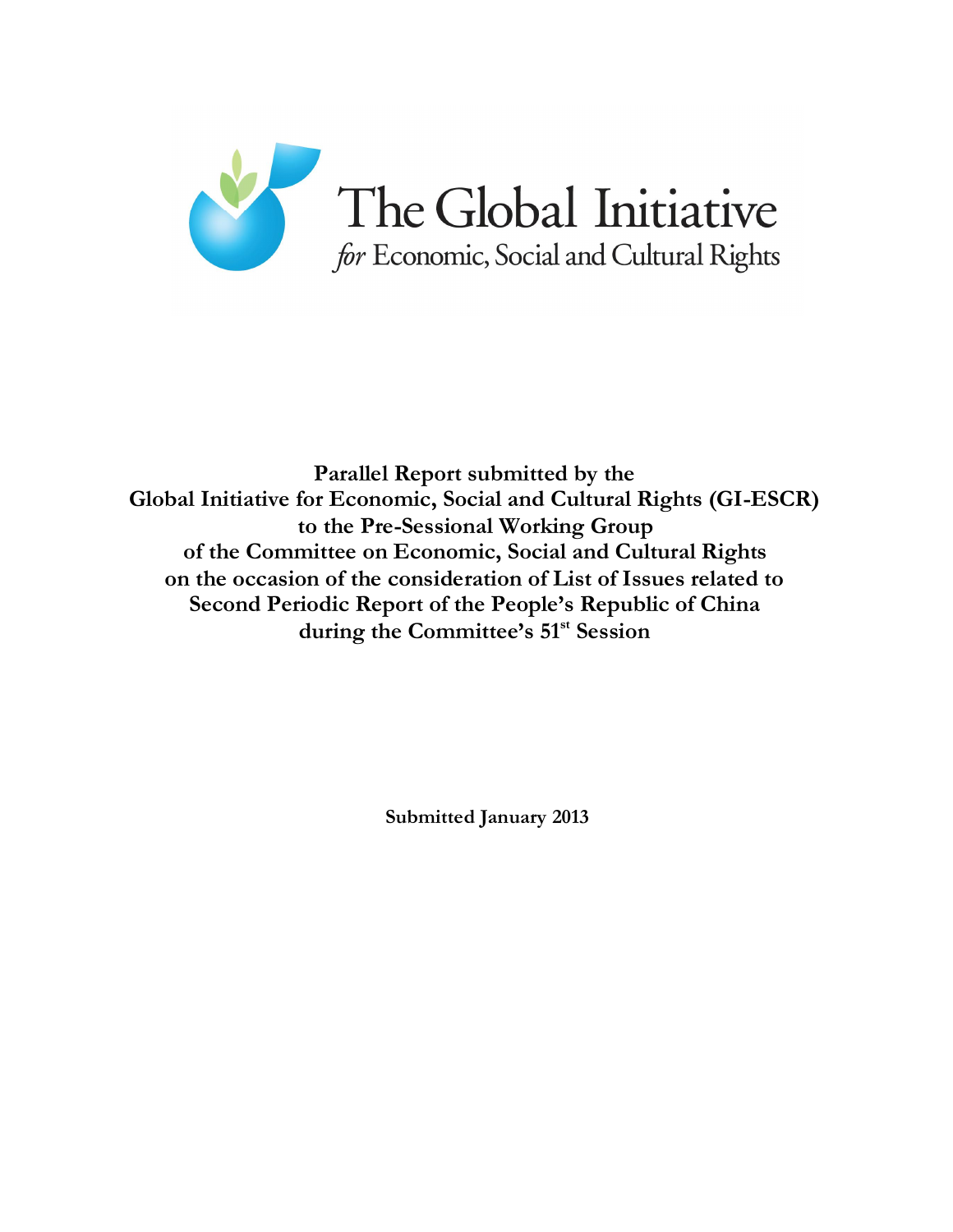## **1. INTRODUCTION**

1. The Global Initiative for Economic, Social and Cultural Rights (GI-ESCR) is an international non-governmental human rights organization which seeks to advance the realization of economic, social and cultural rights throughout the world, tackling the endemic problem of global poverty through a human rights lens. The vision of the GI-ESCR is of a world where economic, social and cultural rights are fully respected, protected and fulfilled and on equal footing with civil and political rights, so that all people are able to live in dignity*.*

2. The mission of the GI-ESCR is to strengthen the international human rights framework through creative standard setting, so that all people, and in particular marginalized individuals and groups, are able to fully enjoy their economic, social and cultural rights, and are able to do so without discrimination and on the basis of equality; provide innovative tools to policy makers, development actors and others on the practical implementation and realization of economic, social and cultural rights; enforce economic, social and cultural rights through international, regional and national mechanisms and seek remedies for violations of these rights, with a focus on creating beneficial jurisprudence aimed at transformative change; engage networks of human rights, womengs rights, environmental and development organizations and agencies to advance the sustainable enjoyment of economic, social and cultural rights at both national and international levels; and work with advocates, social movements and grassroots communities at national and local levels to more effectively claim and enforce economic, social and cultural rights, including by engaging international mechanisms for local impact.

## **2. Extra-Territorial Obligations under the International Covenant on Economic, Social and Cultural Rights**

8. Extraterritorial obligations are supported by the language of the Charter of the United Nations, and this language supports the application of extraterritorial obligations in all other treaties.

9. Article 55 of the Charter states in relevant part:

With a view to the creation of conditions of stability and well-being which are necessary for peaceful and friendly relations among nations based on respect for the principle of equal rights and self-determination of peoples, the United Nations shall promote: i

3. Universal respect for, and observance of, human rights and fundamental freedoms for all without distinction as to race, sex, language, or religion.<sup>1</sup>

10. Article 56 requires that  $\delta$ All Members pledge themselves to take joint and separate action in co-operation with the Organization for the achievement of the purposes set forth in Article  $55.\ddot{\circ}^2$ 

 <sup>1</sup> Charter of the United Nations, Art. 55, 26 June 1945, 59 Stat. 1031, T.S. 993, 3 Bevans 1153, *entered into force* 24 October 1945.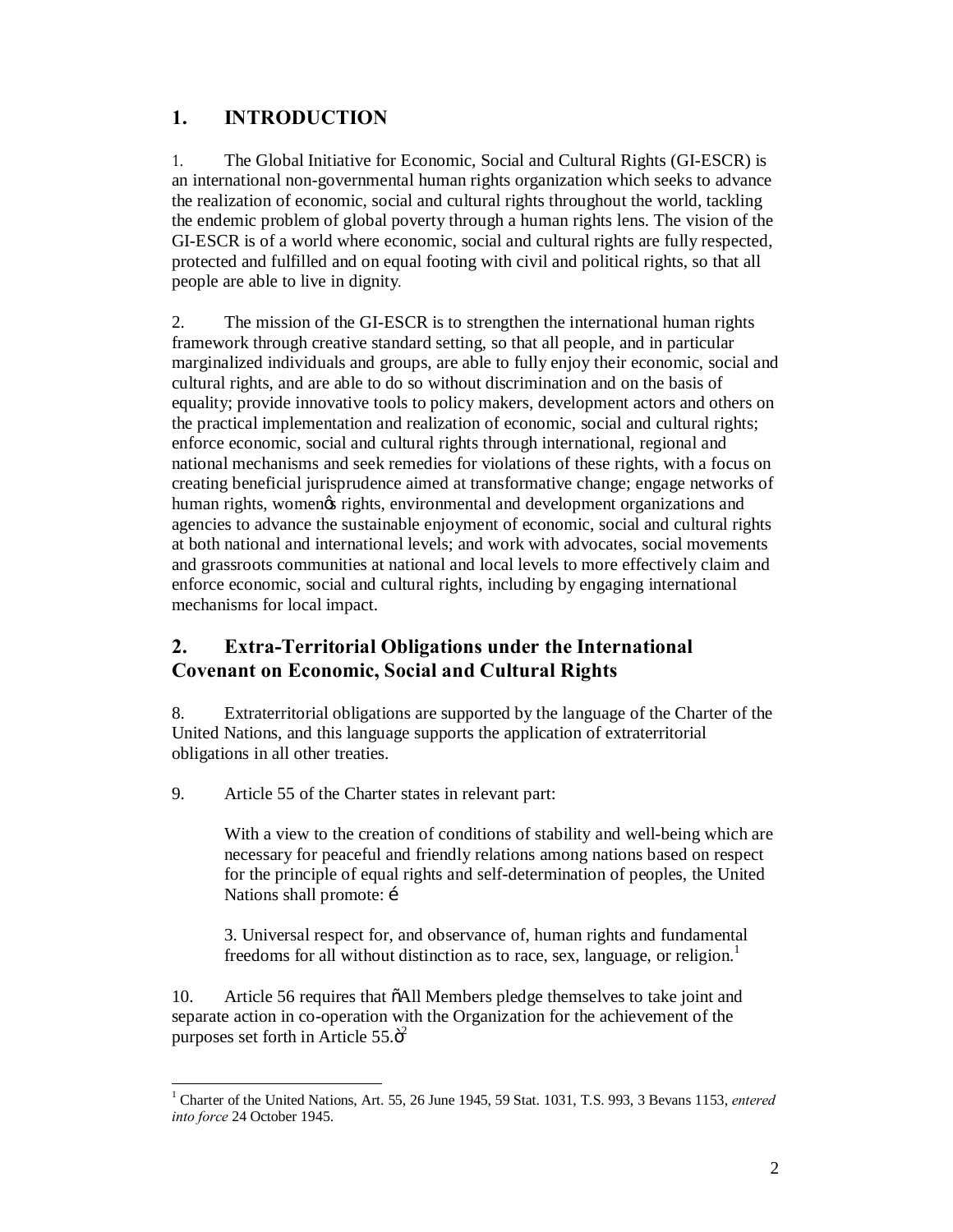11. Furthermore, these articles take precedent over any other international instruments, including bilateral agreements. Article 103 of the Charter of the United Nations states:

In the event of a conflict between the obligations of the Members of the United Nations under the present Charter and their obligations under any other international agreement, their obligations under the present Charter shall prevail.<sup>3</sup>

12. The International Law Commission has adopted Articles on Responsibility of States for Internationally Wrongful Acts. These articles are based on conventional and customary international law and international law jurisprudence. The Articles do not recognize a condition related to jurisdiction for a State to be held responsible for an internationally wrongful act, such as human rights violations, but rather whether an act that violates international law can be attributed to a State.<sup>4</sup>

13. The Articles also recognize that there may be shared responsibility for an internationally wrongful act, in other words while the State in which an internationally wrongful act occurs may also be liable and held accountable for that act, other States that have contributed to that internationally wrongful act share responsibility and consequently can be held accountable. Specifically, Article 16 states that:

A State which aids or assists another State in the commission of an internationally wrongful act by the latter is internationally responsible for doing so if:

(*a*) That State does so with knowledge of the circumstances of the internationally wrongful act; and

(*b*) The act would be internationally wrongful if committed by that State.<sup>5</sup>

14. Furthermore, the Articles on Responsibility of States for Internationally Wrongful Acts address violations of preemptory norms, which could include gross violations of human rights.<sup>6</sup> Article 40 considers serious breaches of preemptory norms as those that involve  $\tilde{o}a$  gross or systematic failure by the responsible State to fulfill the obligation $\ddot{o}$  in question. And Article 41 addresses consequences for such serious breaches, including cooperating õto bring to an end through lawful means any serious breach within the meaning of Article  $40\ddot{\delta}$  and mandates that  $\ddot{\delta}$  no State shall

<sup>&</sup>lt;sup>2</sup> *Id.* at Art. 56.<br><sup>3</sup> *Id.* at Art. 103.<br><sup>4</sup> *See*, International Law Commission, Articles on Responsibility of States for Internationally Wrongful Acts, Arts. 1, 2 and 3 (adopted by the ILC in 2001).

 $5$  *Id.* at Art. 16. **6** The international community has twice stated that forced evictions amount to gross violations of human rights; see UN Commission on Human Rights resolutions 1993/77 and 2004/28.<br><sup>7</sup> *Id.* at Art. 40. 8 *Id.* at Art. 41(1).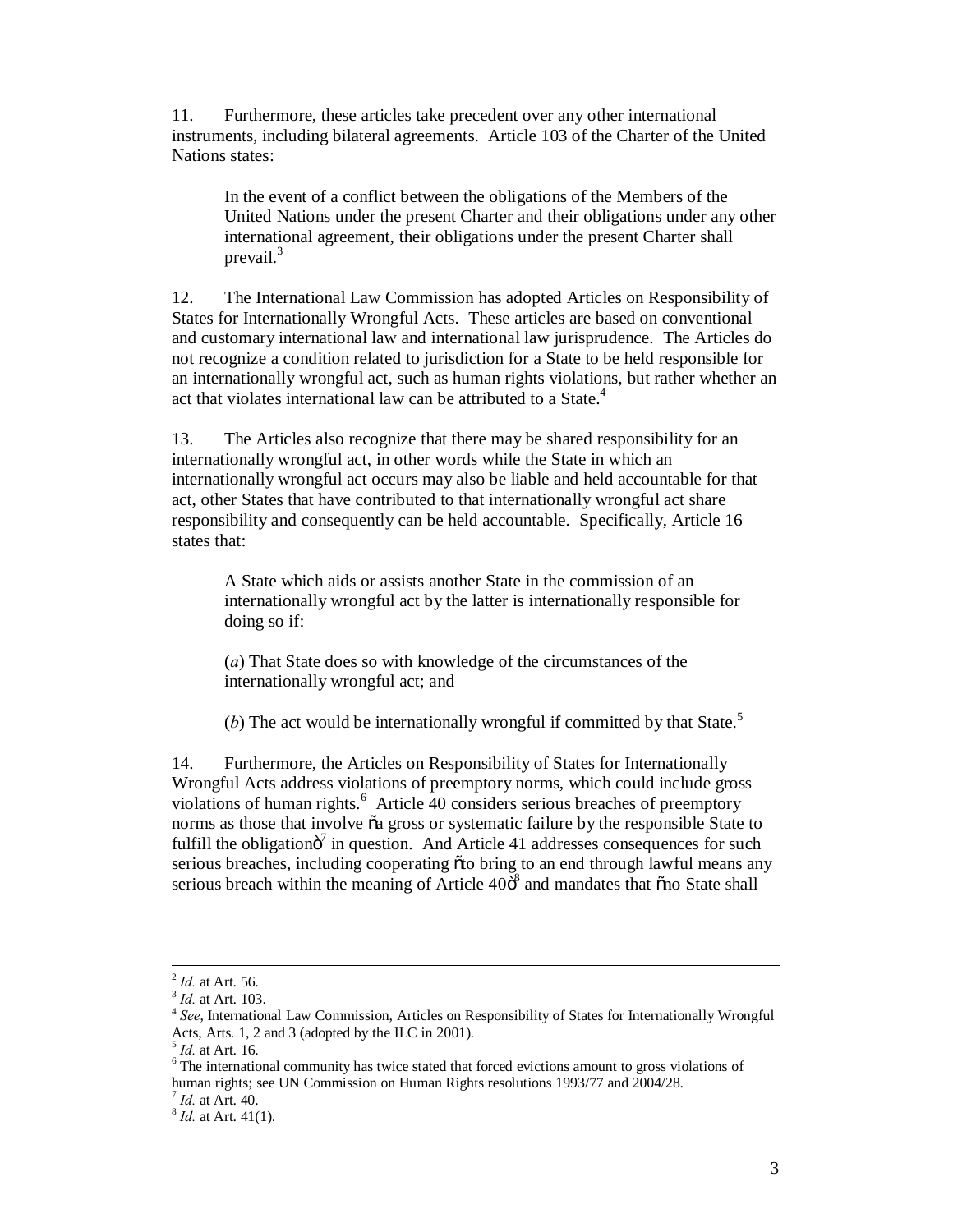recognize as lawful a situation created by a serious breach within the meaning of Article 40, nor render aid or assistance in maintaining that situation. $\ddot{\sigma}^9$ 

20. This application of extraterritorial obligations under the ICESCR was also reaffirmed by the International Court of Justice in its *Advisory Opinion on the Legal Consequences of the Construction of a Wall in the Occupied Palestinian Territory*. 10

21. The Maastricht Principles on Extra-Territorial Obligations in the Area of Economic, Social and Cultural Rights were adopted in 2011 by leading international human rights experts and provide a concise restatement of existing customary and conventional international law in the area of extra-territorial human rights obligations.<sup>11</sup> Principle 3 makes clear that  $\delta$ All States have obligations to respect, protect and fulfill human rights, including civil, cultural, economic, political and social rights, both within their territories and extraterritorially $\ddot{o}^{12}$  and that  $\ddot{o}$ States must desist from acts and omissions that create a real risk of nullifying or impairing the enjoyment of economic, social and cultural rights extraterritorially. The responsibility of States is engaged where such nullification or impairment is a foreseeable result of their conduct. Uncertainty about potential impacts does not constitute justification for such conducto<sup>13</sup> and that  $\tilde{o}$ All States have the obligation to refrain from conduct which nullifies or impairs the enjoyment and exercise of economic, social and cultural rights of persons outside their territories. $\ddot{\mathrm{o}}^{14}$ 

22. Furthermore, Principle 24 makes clear that extra-territorial obligation to protect includes that  $\tilde{o}$ All States must take necessary measures to ensure that non-State actors which they are in a position to regulate, as set out in Principle 25, such as private individuals and organisations, and transnational corporations and other business enterprises, do not nullify or impair the enjoyment of economic, social and cultural rights. $\ddot{\text{o}}^{15}$  Principle 25 states that:

States must adopt and enforce measures to protect economic, social and cultural rights through legal and other means, including diplomatic means, in each of the following circumstances:  $\mathbf{i}$  b) where the non-State actor has the nationality of the State concerned; and c) as regards business enterprises, where the corporation, or its parent or controlling company, has its centre of activity, is registered or domiciled, or has its main place of business or substantial business activities, in the State concerned;  $1^{16}$ 

<sup>&</sup>lt;sup>9</sup> *Id.* at Art. 41(2).<br><sup>10</sup> International Court of Justice, *Advisory Opinion on the Legal Consequences of the Construction of a Wall in the Occupied Palestinian Territory (9 July 2004).* 

<sup>&</sup>lt;sup>11</sup> The Maastricht Principles are a restatement of law based on existing conventional and customary international law. The were adopted by leading experts from around the world, including a former member of the Human Rights Committee and members and former members of other treaty bodies. Drawn from international law, the Maastricht Principles clarify the content of extra-territorial State obligations to realize economic, social and cultural rights but also explicitly apply to the full spectrum of civil, cultural, economic, political and social rights.

 $12$  Maastricht Principles on Extra-Territorial Obligations of States in the area of Economic, Social and Cultural Rights, Principle 3 (adopted 28 September 2011).<br><sup>13</sup> *Id.* at Principle 13.<br><sup>14</sup> *Id.* at Principle 24.<br><sup>15</sup> *Id.* at Principle 24.<br><sup>16</sup> *Id.* at Principle 25.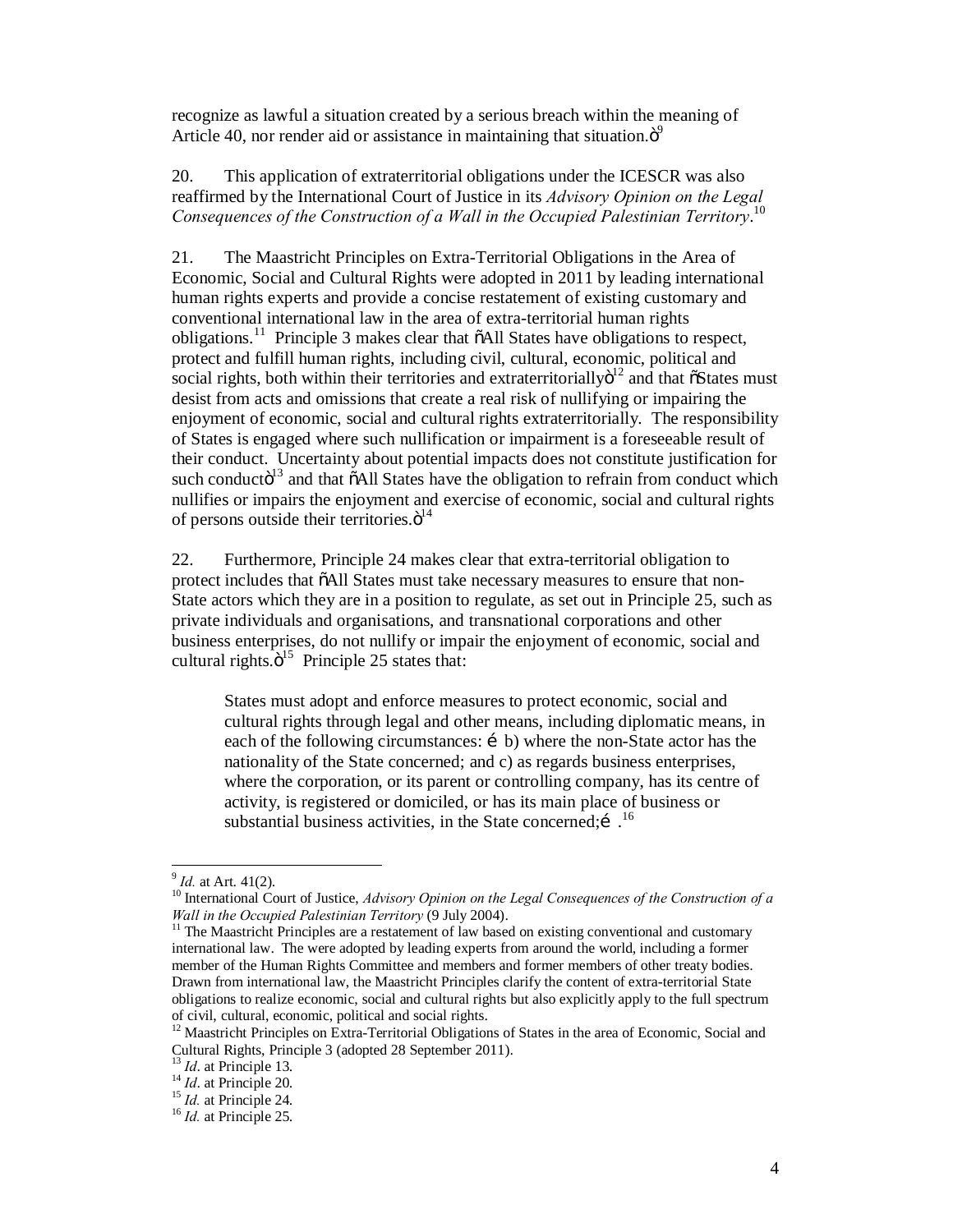23. In the event that a State Party fails to respect or to protect Covenant rights extra-territorially, accountability mechanisms and effective remedies must be provided. According the Maastricht Principle 37:

States must ensure the enjoyment of the right to a prompt, accessible and effective remedy before an independent authority, including, where necessary, recourse to a judicial authority, for violations of economic, social and cultural rights. Where the harm resulting from an alleged violation has occurred on the territory of a State other than a State in which the harmful conduct took place, any State concerned must provide remedies to the victim.

To give effect to this obligation, States should:

a) seek cooperation and assistance from other concerned States where necessary to ensure a remedy;

b) ensure remedies are available for groups as well as individuals;

c) ensure the participation of victims in the determination of appropriate remedies;

d) ensure access to remedies, both judicial and non-judicial, at the national and international levels; and

e) accept the right of individual complaints and develop judicial remedies at the international level. $17$ 

24. Other bodies have dealt with the issue of extra-territorial obligations. In its 2012 Concluding Observations on Germany, the Human Rights Committee recognized the extra-territorial obligation to ensure rights enshrined in the ICCPR, stating that:

While welcoming measures taken by the State party to provide remedies against German companies acting abroad allegedly in contravention of relevant human rights standards, the Committee is concerned that such remedies may not be sufficient in all cases (Art. 2, para. 2).

The State party is encouraged to set out clearly the expectation that all business enterprises domiciled in its territory and/or its jurisdiction respect human rights standards in accordance with the Covenant throughout their operations. It is also encouraged to take appropriate measures to strengthen the remedies provided to protect people who have been victims of activities of such business enterprises operating abroad.<sup>18</sup>

25. Similarly, the Committee on the Elimination of Racial Discrimination (CERD) has called upon States to regulate the extra-territorial actions of third parties registered

<sup>&</sup>lt;sup>17</sup> *Id.* at Principle 37. 18 Human Rights Committee, Concluding Observations: Germany, UN Doc. CCPR/C/DEU/CO/6 (31 October 2012) at para. 16.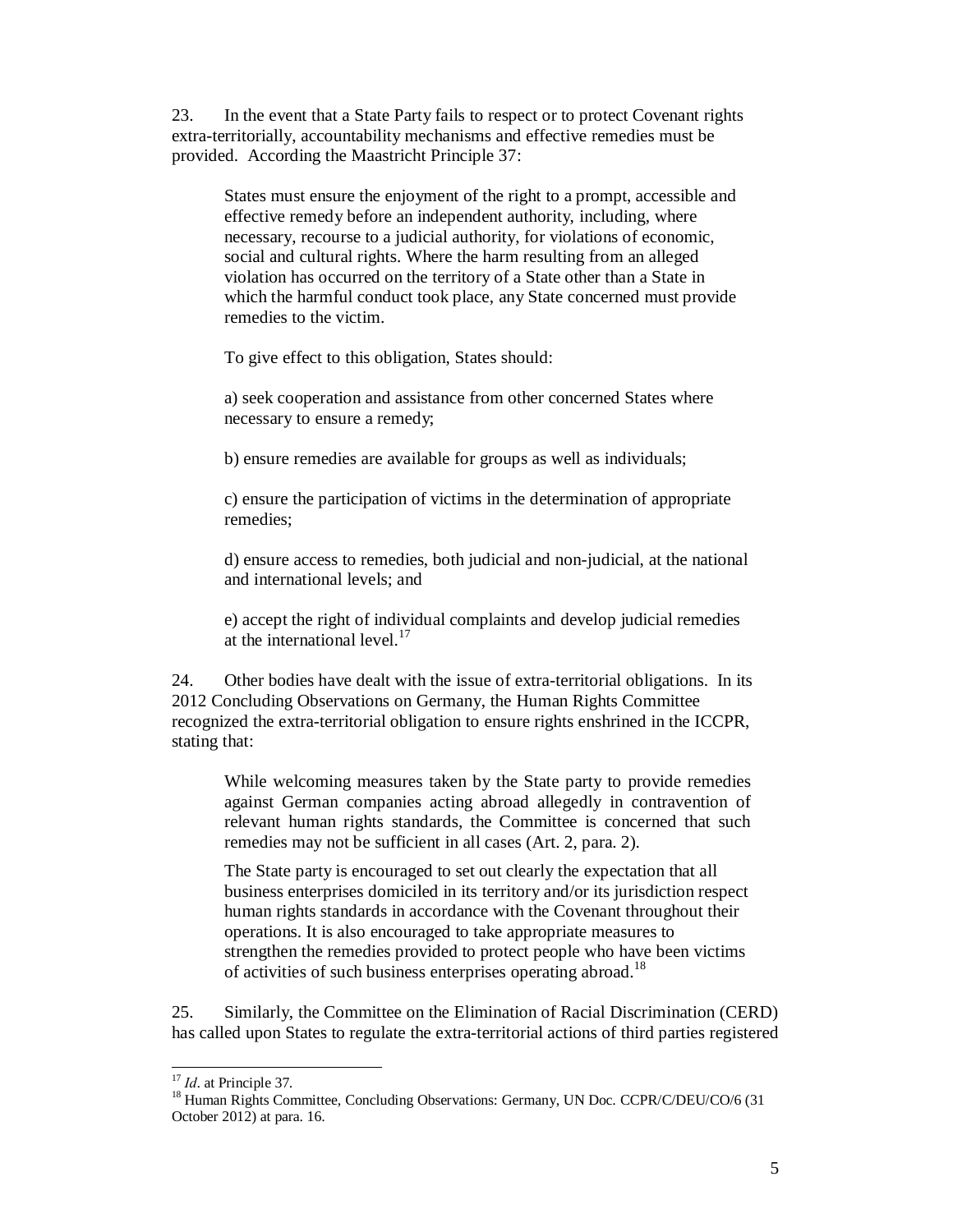in their territory. For example, in 2007, it called upon Canada to  $\tilde{\alpha}$  take appropriate legislative or administrative measures to prevent acts of transnational corporations registered in Canada which negatively impact on the enjoyment of rights of indigenous peoples in territories outside Canadaö, recommending in particular that the State party õexplore ways to hold transnational corporations registered in Canada accountableö.<sup>19</sup> Furthermore, in its Concluding Observations on the United States in 2008, CERD stated that:

In light of Article 2, paragraph 1 (d), and 5 (e) of the Convention and of its General Recommendation No. 23 (1997) on the rights of indigenous peoples, the Committee encourages the State party to take appropriate legislative or administrative measures to prevent acts of transnational corporations registered in the State party which negatively impact on the enjoyment of rights of indigenous peoples in territories outside the United States. In particular, the Committee recommends that the State party explore ways to hold transnational corporations registered in the United States accountable. $^{20}$ 

26. Consequently, the People's Republic of China has extra-territorial obligations under the ICESCR and these obligations include the extra-territorial obligation to respect Covenant rights abroad as well as the extra-territorial obligation to protect Covenant rights by regulating the activities of corporations and other business entities incorporated or domiciled in its territory and/or its jurisdiction for activities undertaken abroad and to investigate and appropriately sanction any activities that violate human rights and ensure that accountability mechanisms and remedies are available to victims of those violations.

## **3. Suggestions for List of Issues and Questions to State Party**

27. What steps has the State Party taken to ensure that those individuals, groups and entities acting under its authority respect Covenant rights outside the territory of the State Party?

28. What steps has the State Party taken to ensure that those individuals, groups and entities, including corporations and other business entities incorporated or domiciled in its territory and/or its jurisdiction, respect Covenant rights outside the territory of the State Party?

29. What steps has the State Party taken to ensure that, in the event Covenant rights are violated by individuals, groups and entities acting under its authority or by other individuals, groups and entities, including corporations and other business entitles incorporated or based in the State Party, there exist accessible accountably mechanisms and effective remedies for victims of those violations?

<sup>&</sup>lt;sup>19</sup> Committee on the Elimination of Racial Discrimination, Concluding Observations: Canada, UN Doc. CERD/C/CAN/CO/18, paragraph 17 (25 May 2007).

<sup>&</sup>lt;sup>20</sup> Committee on the Elimination of Racial Discrimination, Concluding Observations: United States, UN Doc. CERD/C/USA/CO/6, paragraph 30 ( 8 May 2008).